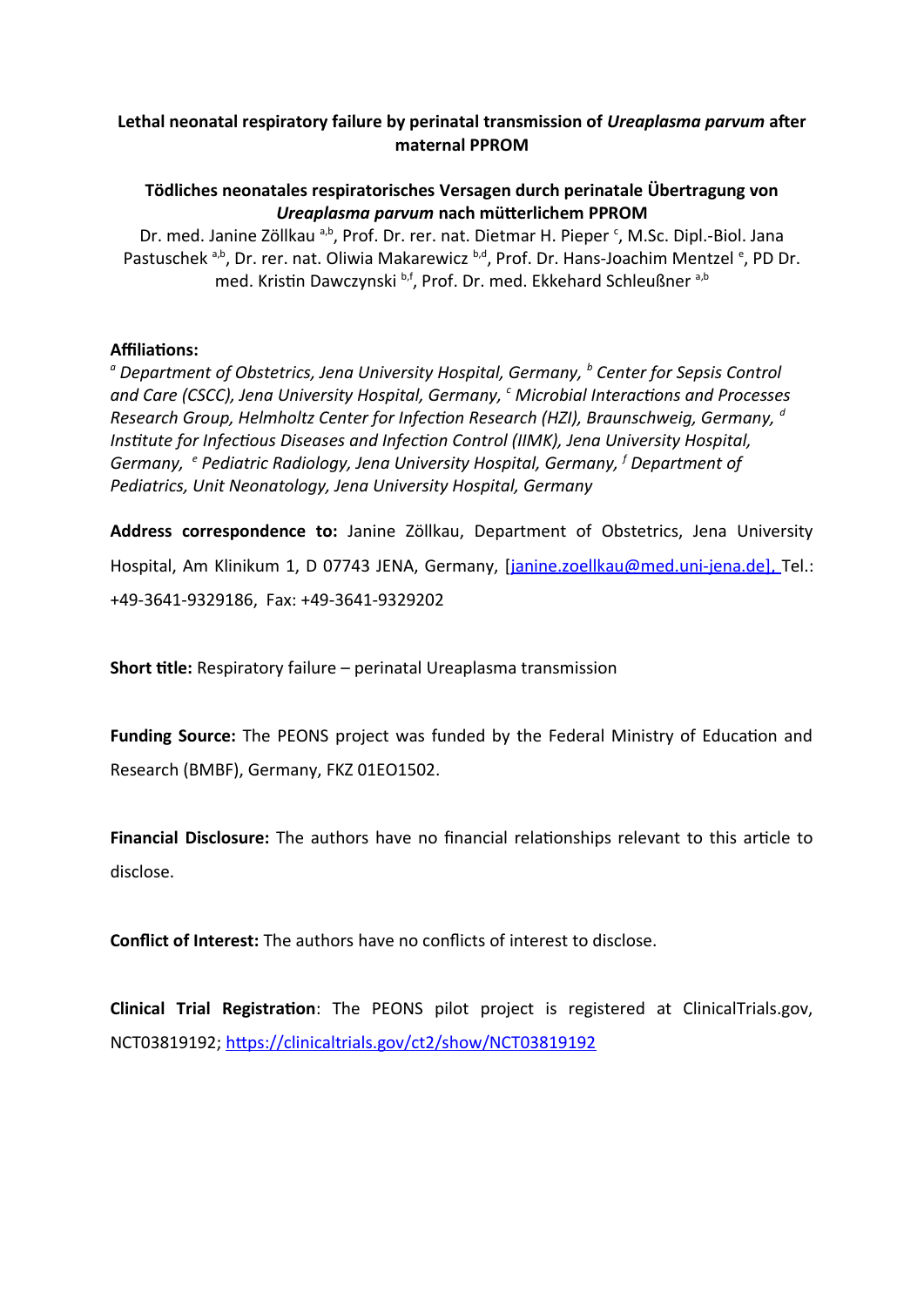## **Abbreviations**:

| Ampl. HF     | high-frequency oscillatory ventilation amplitude                     |
|--------------|----------------------------------------------------------------------|
| <b>APGAR</b> | Appearance, Pulse, Grimace, Activity, Respiration (scoring systeme)  |
| <b>BPD</b>   | bronchopulmonary dysplasia                                           |
| <b>CRP</b>   | c-reactive protein                                                   |
| <b>CTG</b>   | cardiotocography                                                     |
| <b>EONS</b>  | early onset neonatal sepsis                                          |
| HF-frequ.    | high-frequency oscillatory ventilation frequency                     |
| <b>HFO</b>   | high-frequency oscillatory ventilation                               |
| $IL-6$       | interleukin 6                                                        |
| <b>MAP</b>   | mean arterial pressure                                               |
| <b>NICU</b>  | neonatal intensive care unit                                         |
| <b>NO</b>    | nitric oxide                                                         |
| PC-SIMV      | pressure controlled synchronized intermittent mechanical ventilation |
| <b>PCT</b>   | procalcitonin                                                        |
| PEEP         | positive end-expiratory pressure                                     |
| <b>PEONS</b> | PEONS-trial                                                          |
|              | Prediction of Early Onset Neonatal Sepsis after maternal PPROM by    |
|              | microbiome analysis                                                  |
| <b>PIP</b>   | peak inspiratory pressure                                            |
| <b>PPROM</b> | preterm premature rupture of membranes                               |
| rDNA         | ribosomal deoxyribonucleic acid                                      |
| <b>WBC</b>   | White blood cell count                                               |
| wga          | Weeks of gestational age                                             |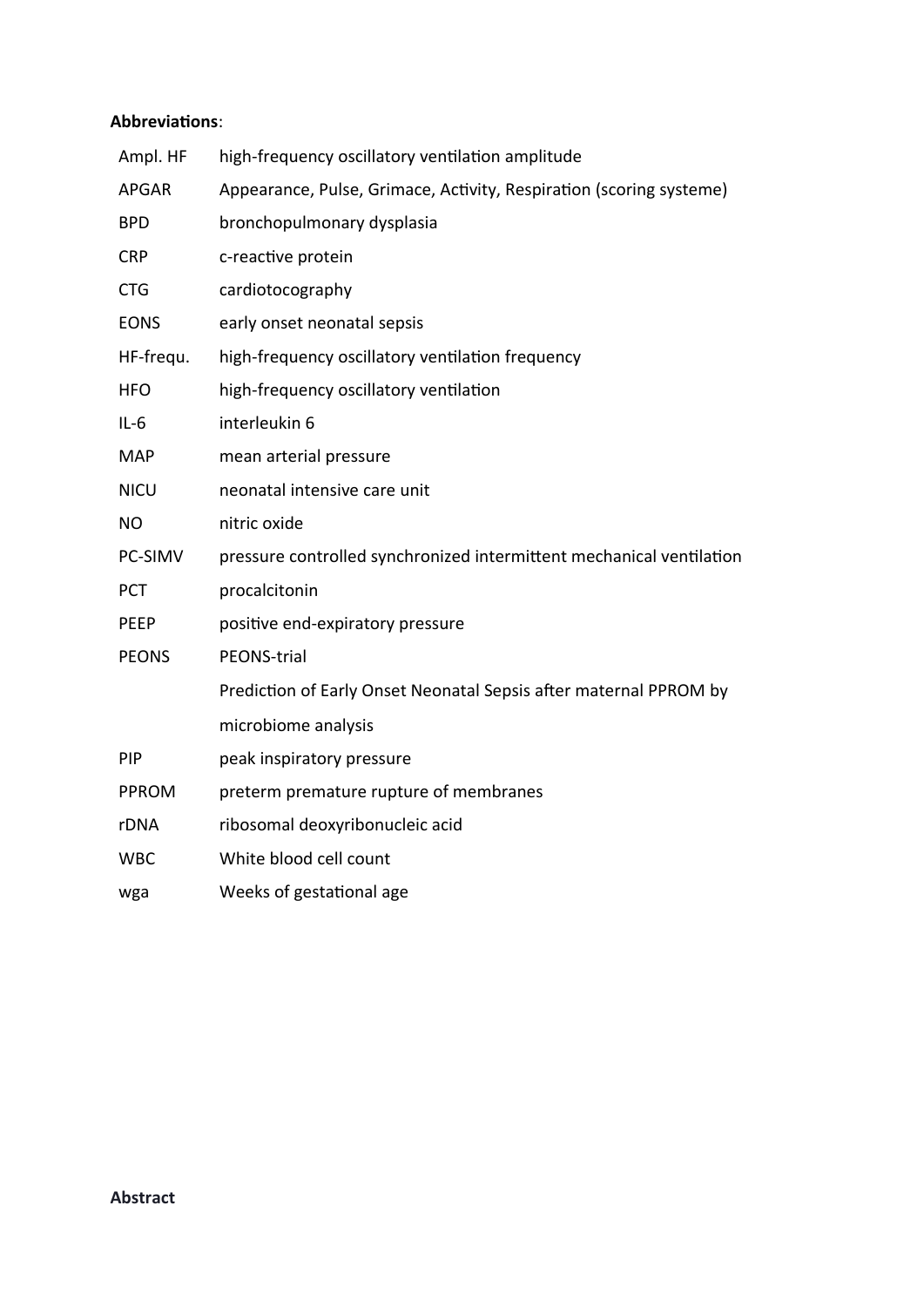A primiparous pregnant woman was admitted due to preterm premature rupture of membranes (PPROM) in 27+0 week of gestational age (wga). Conventional vaginal microbiological analysis had no pathological finding. Management decisions based on national guidelines included antenatal corticoids, tocolytics and antibiotics. Unstoppable efforts of preterm labor in 28+0 wga and supposed amniotic infection syndrome necessitated emergency cesarean section. The preterm infant underwent NICU therapy, developed an early-onset neonatal sepsis and therapy refractory pulmonary insufficiency with consecutive right heart failure, resulting in death on the  $36<sup>th</sup>$  day of life. Microbiota analyses by 16Sr DNA sequencing was performed from maternal vaginal swabs and from neonatal pharyngeal swabs. Maternal antibiotic treatment resulted in depletion of physiological vaginal colonisation with *Lactobacillus crispatus*. *Ureaplasma parvum* became the dominant vaginal microorganism at delivery and was detected in high relative abundance in neonatal specimen. Progressive radiological air-space changes and interstitial pathologies associated with *Ureaplasma* infection (bronchopulmonary dysplasia type III) were seen early at 3<sup>rd</sup> and distinctly from 14<sup>th</sup> day of life. This clearly demonstrates the need of vaginal colonization diagnostics in PPROM patients and awareness of the consecutive risks in the preterm. Vaginal microbiome analysis may allow individualized and targeted maternal and fetal diagnostic, prophylactic and therapeutic strategies to identify, protect and treat the high-risk neonates after PPROM.

#### **Zusammenfassung**

Die Aufnahme erfolgte in der 27+0 Schwangerschaftswoche (SSW) aufgrund eines frühen vorzeitigen Blasensprunges (PPROM). Die konventionelle vaginale mikrobiologische Diagnostik verblieb unauffällig. Das Management umfasste leitliniengerecht die Applikation antenataler Steroide, Tokolytika und Antibiotika. Unaufhaltsame Frühgeburtsbestrebungen in der 28+0 SSW unter Verdacht eines Amnioninfektionssyndroms erforderten eine Notsectio. Das Frühgeborene erhielt eine sofortige NICU-Versorgung, entwickelte eine earlyonset neonatale Sepsis und eine therapierefraktäre Lungen- mit konsekutiver Rechtsherzinsuffizienz, die zum Tod am 36. Lebenstag führte. Es wurden Mikrobiomanalysen mittels 16Sr DNA-Sequenzierung aus mütterlichen Vaginalabstrichen und aus neonatalen Rachenabstrichen durchgeführt. Die Antibiotikatherapie depletierte die physiologische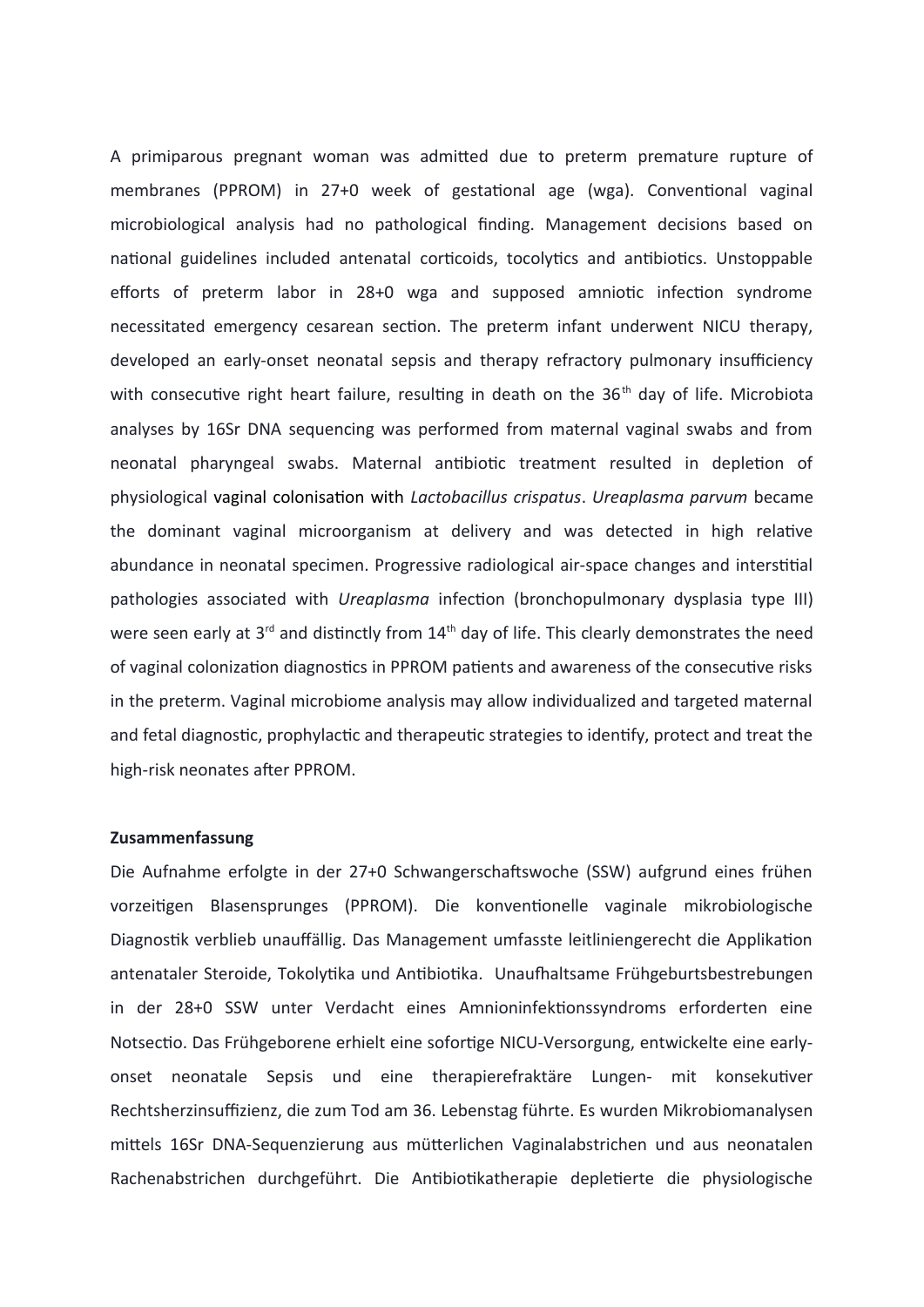vaginalen Kolonisation mit *Lactobacillus crispatus*. *Ureaplasma parvum* wurde als die dominierende vaginale mikrobielle Spezies und in den neonatalen Proben mit hoher relativer Abundanz nachgewiesen. Radiologisch wurden progressive Lungenveränderungen im Zusammenhang mit Ureaplasmen (bronchopulmonale Dysplasie Typ III) nachgewiesen. Dies zeigt deutlich die Notwendigkeit einer exakten vaginalen Kolonisationsdiagnostik bei PPROM-Patientinnen mit Relevanz für konsekutive Risiken bei Frühgeborenen. Die vaginale Mikrobiomanalyse kann dabei individualisierte mütterliche und neonatale diagnostische, prophylaktische und therapeutische Strategien zur Identifizierung, zum Schutz und zur Behandlung der Hochrisiko-Neugeborenen nach PPROM verbessern.

#### **Key Words**

PPROM, EONS, Ureaplasma parvum, bronchopulmonary dysplasia, microbiome analysis **Schlüsselworte**

PPROM, EONS, Ureaplasma parvum, Bronchopulmonale Dysplasie, Mikrobiomanalyse

### **Introduction**

Preterm birth is associated with a high risk for short- and long-term neonatal complications and lifelong deficits, disabilities and disorders for the child. Around 30 to 40 % of all spontaneous preterm births [1, 2] are caused by preterm premature rupture of membranes (PPROM). PPROM is defined as a spontaneous rupture of the fetal membranes before the onset of labour at less than 37 weeks of gestational age (wga). The rupture of membranes is predominantly induced by vaginal infections with pathogenic bacteria (vaginal dysbiosis), subsequently leading to maternal and neonatal morbidities by ascending infections from the vagina to the uterine cavity, placenta and fetus [3]. The clinical management of PPROM < 34 wga is challenging and has to balance the prolongation of the pregnancy to prevent preterm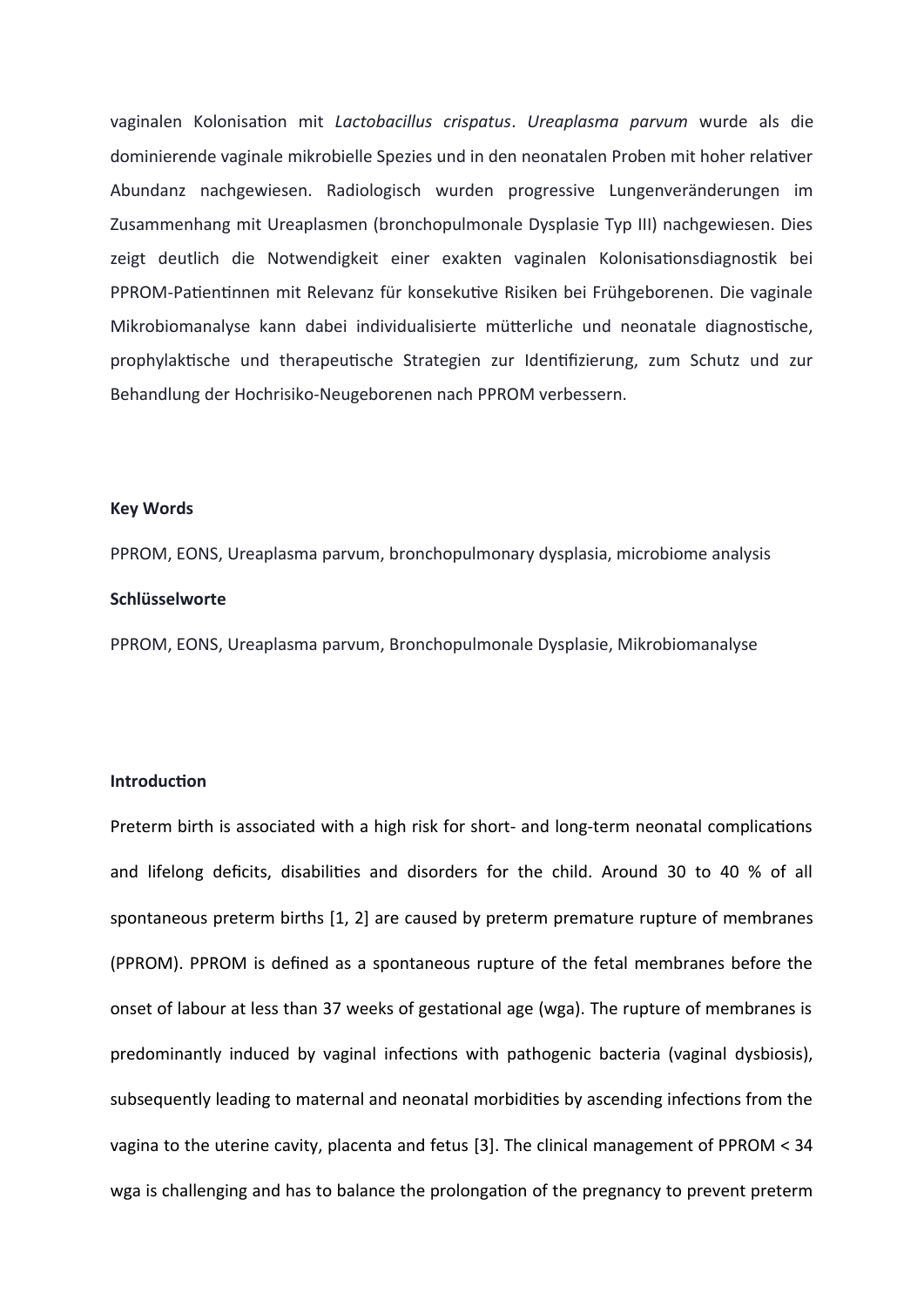birth and the risk of progressing inflammation like chorioamnionitis associated with subsequent poor neonatal outcome. Standard clinical guidelines include a prophylactic antibiotic therapy, antenatal corticoid steroids for fetal lung maturation and tocolytic therapy if necessary. Close monitoring of the fetal heart rate as well as of the maternal inflammatory markers white blood cell count (WBC), interleukin 6 (IL-6), C-reactive protein (CRP) and procalcitonin (PCT) is also recommended [4].

Until now, neonatal sepsis remains a leading cause of neonatal mortality and morbidity, especially among very-low-birth-weight neonates (< 1500 g) [5-7]. Unfortunately, the signs and symptoms of neonatal sepsis are nonspecific and diverse [5]. The risk of EONS development after PPROM is no less than 14-22 % [1, 3]. Specific pathogens like *Ureaplasma* spp., especially *Ureaplasma parvum* [8-10], are frequently observed in preterm and very low birth weight neonates [8, 9, 11, 12]. Related pulmonal problems in these neonates, like acute respiratory distress syndrome, bronchopulmonary dysplasia [13-19] or chronic lung disease lead to sequelae and increased mortality [20-23].

Established diagnostic tools are currently unable to provide a rapid and accurate prediction of the estimated risk for poor neonatal outcomes. Hence, there is an unmet and indispensable need to identify this high-risk group of neonates as early as possible and to detect potentially harmful pathogens, especially Ureaplasma and Mycoplasm in these patients.

#### **Case Report**

A 29-year old primiparous woman was admitted to the university hospital in the 27+0 week of gestation due to preterm premature rupture of membranes (PPROM). Maternal history remained unremarkable: no specific risk factors for PPROM or preterm birth could be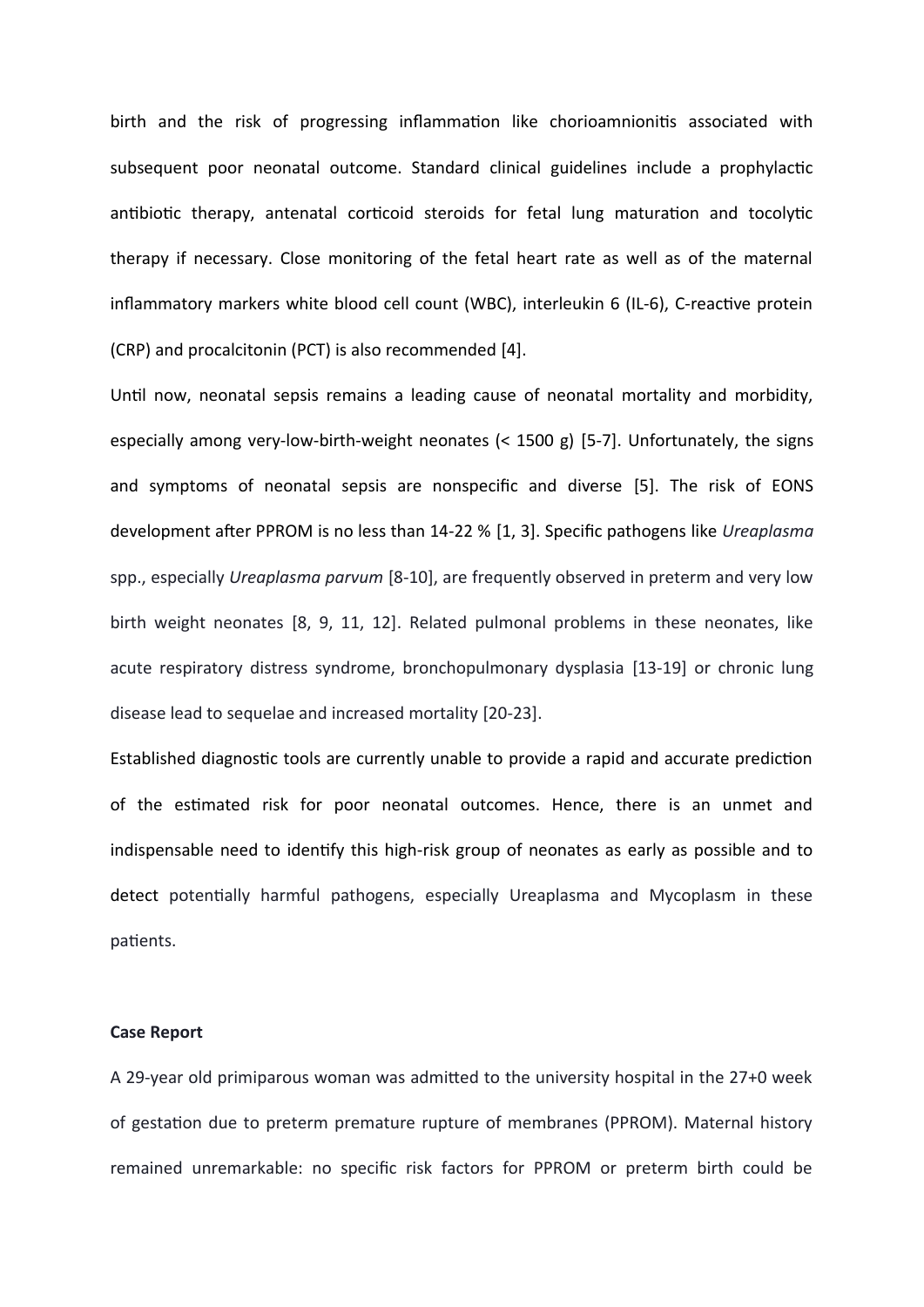identified. The initial ultrasonographic examination determined an inconspicuous vital female singleton in breech presentation with an oligohydramnion. Blood test revealed slightly elevated CRP 8.4 mg/l (normal range < 7.5 mg/l) and WBC 12.5 gpt/l (normal range 4.4-11.3 gpt/l), while maternal vital signs and cardiotocography (CTG) remained normal.

Daily routine controls of WBC, CRP, IL-6, as well as daily CTG recordings and evaluation of maternal vital signs including temperature, heart rate and blood pressure were performed. The patient gave informed consent to take part in the observational PEONS-trial, which aims to improve the prediction of an early onset neonatal sepsis (EONS) in neonates after maternal PPROM. Within this trial microbiota analyses by 16S rDNA sequencing was performed from maternal vaginal swabs before antibiotic treatment (day 0, hospital admission), during antibiotic treatment (day 5) and directly prior to caesarean section (day 7), as well as from neonatal pharyngeal swabs and meconium additionally to conventional microbiological culture.

Management decision was based on national guidelines, including antenatal corticoids (2 x 12 mg betamethasone intramuscular at interval of 24 hours), accompanying tocolytic treatment with the NO donor nitroglycerin 10 mg transdermal as well as antibiotic treatment. The antibiotic treatment started with azithromycin 1 g orally as single dose and ampicillin (3 x 2 g per day) intravenously at the day of admission, but was changed to a calculated therapy with cephalexin (3 x 500 mg per day) on day 4 (27+3 weeks of gestational age (wga) because of an increase of IL-6, while WBC and CRP remained normal. Conventional vaginal microbiological culture at admission reported no conspicuous colonization. Due to again rising inflammatory blood parameters a second escalation (meropenem; 3 x 500 mg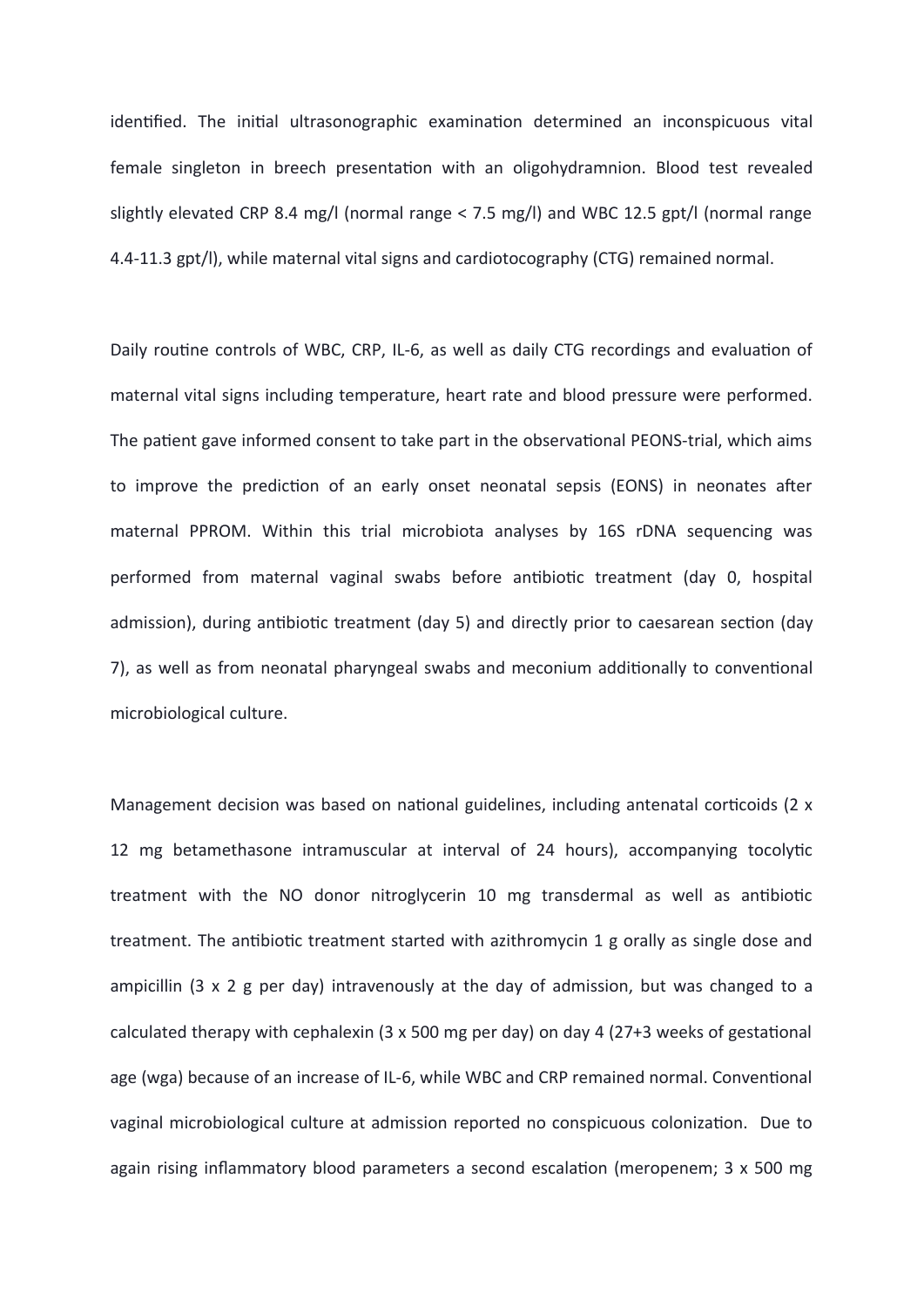per day) became necessary on day 5 (27+5 wga) whereas no clinical sign of maternal infection as fever or tachycardia was observed. On the  $8<sup>th</sup>$  day after PPROM (28+0 wga) contractions with unstoppable efforts of preterm labor appeared. The resulting cervical ripening with footling presentation and suspicious diagnosis of amniotic infection syndrome necessitated delivery by emergency cesarean section. Histological examination of the placenta, amniotic membranes and umbilical cord according to Redline criteria [24] showed signs of inflammation on the maternal site with low to moderate acute chorioamnionitis (stadium 2, grade 1) and on the fetal site with acute umbilical panvasculitis (stadium 2, grade 2).

The preterm infant (weight 1200 g, length 41 cm, head circumference 26.5 cm) underwent immediate neonatal intensive care unit (NICU) maximal therapy. A severe respiratory adaptation disorder was observed (APGAR-score 3/6/9) with no spontaneous respiration. Intubation and ventilation were necessary directly after birth. Surfactant was applied in the 10<sup>th</sup> minute of life. Ventilation had to be intensified in the first hours of life (PC-SIMV: PIP 25, PEEP 10, freq. 75/min).

Laboratory values on the first day of life were IL-6 261.4 pg/ml (normal range < 7.5 pg/ml) CRP 115.5 mg/l (normal range < 7.0 mg/l), WBC 25.5 gpt/l (normal range 7.8 -15.9 gpt/l) and respiratory acidosis with pH level 6.97 and  $pCO<sub>2</sub>$  10.4 kPa. The patient showed clinical signs of early-onset neonatal sepsis with circulatory problems, hypotension and catecholamine requirement. The capillary refilling time was more than 3 sec. Antibiotic therapy with meropenem 80 mg/kg/d and vancomycin 15 mg/kg/d was initiated. On the  $2^{nd}$  day of life, the antibiotic therapy was intensified and clarithromycin 20 mg/kg/d was additionally administered.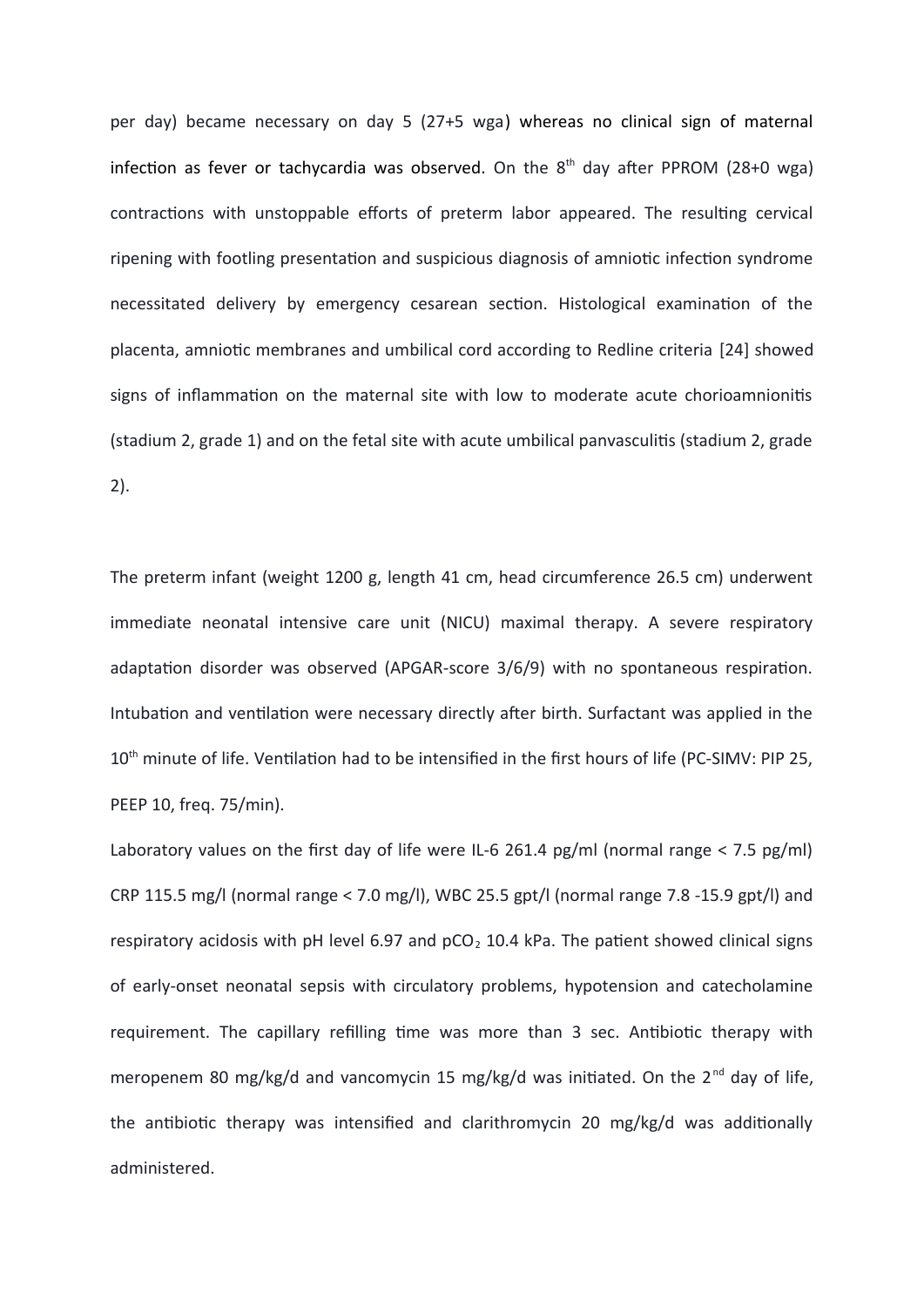The first x-ray examination showed a severe respiratory distress syndrome (level 4). Recurrent bilaterally pneumothoraxes occurred and the installation of a thoracic drainage was necessary. Echocardiography showed signs of severe pulmonary hypertension. In the absence of lung compliance, escalated HFO ventilation (MAP 16, Ampl. HF 45, HF-freq. 9) was initiated in combination with NO ventilation (20 ppm). Under HFO, improved  $pCO<sub>2</sub>$ elimination was observed, but insufficient oxygenation could be achieved. A switch to conventional ventilation was necessary. Finally, the intermittent changes in both ventilation modes were required. The thoracic drainage could not be removed despite several attempts because of the repeated occurrence of re-pneumothoraces (4 times). The recurrent pneumothoraces and the radiographically detectable changes in the sense of bullous and atelectatic lesions in the lungs induced a genetic examination to exclude a congenital surfactant deficiency (SF-associated protein deficiency). The findings were normal. The thoracic drains were finally removed on the  $14<sup>th</sup>$  day of life. In persistent high oxygen demand anti-inflammatory treatment with hydrocortisone 3 mg/kg/d started on the 10<sup>th</sup> day of life. There was only a slight improvement. Even a second treatment cycle did not fundamentally improve oxygen demand.

The blood culture results were negative and conventional microbiological examinations of the throat, rectal swab and tracheal aspirates showed no harmful conspicuities. Despite successful EONS therapy, the infant developed a therapy refractory pulmonary insufficiency with consecutive right heart failure, resulting in death on the  $36<sup>th</sup>$  day of life.

### **Discussion**

The additional microbiota analyses by 16S rDNA sequencing within the PEONS-trial (*ClinicalTrials.gov Identifier: NCT03819192)* had been performed subsequently after clinical treatment of the patients from maternal vaginal swabs, as well as from neonatal pharyngeal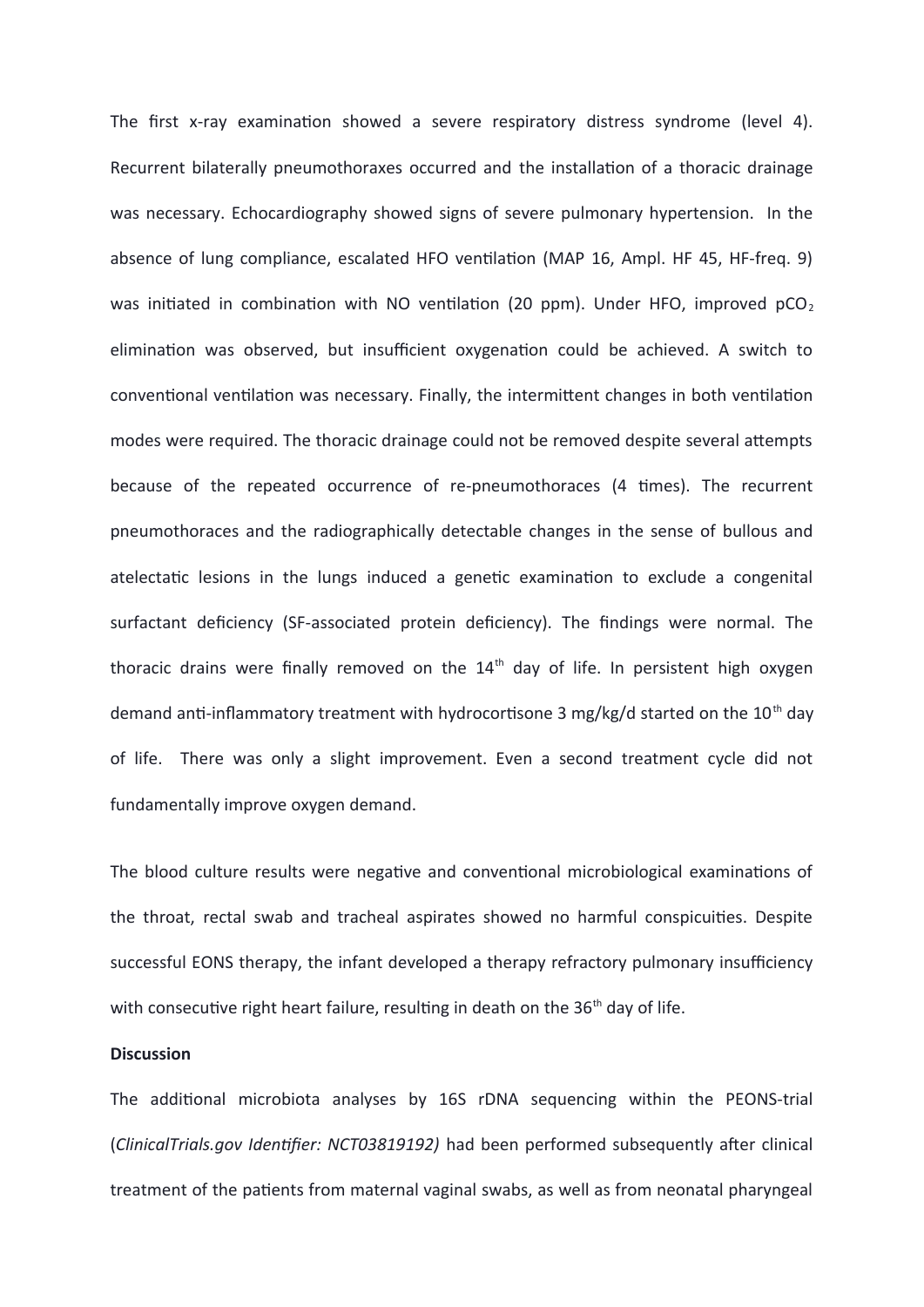swabs and meconium. Amplicon libraries of the V1–V2 region of the 16S rDNA were sequenced on a MiSeq system (2x250 bp; Illumina, Hayward, CA), and merged and aligned reads were clustered allowing differences in two nucleotides [25, 26]. The most relevant species identified are indicated in figure 1B. Others, include members of different nonrelevant genera such as *Prevotella spp., Ralstonia spp*., *Burkholderia spp*., *Stenotrophomonas spp*., *Propionibacterium spp*. as well as *Corynebacterium spp*. The microbiota analysis detected initial a high relative abundance of *Ureaplasma parvum* besides the dominating *Lactobacillus crispatus* in the maternal specimen. Maternal antibiotic treatment resulted in depletion of *L. crispatus,* but not of *U. parvum. U. parvum* became the dominant microorganism immediately before delivery and was also detectable in high relative abundance in neonatal specimens.

An ascending amnion infection of *Ureaplasma* spp. with the possibility of vertical transmission in utero or perinatally is possible [27-29]. *Ureaplasma* spp., especially *Ureaplasma parvum* [8, 9], is frequently observed in preterm and very low birth weight neonates [8, 11]. *Ureaplasma-*induced inflammation, either directly cytokine-associated, or due to higher host vulnerability to secondary impact factors like the immature immunological processes of an preterm infant is discussed to be the mutual underlying mechanism in prenatal, perinatal and neonatal morbidities [12, 23, 27]. Especially *Ureaplasma parvum* serovars seam to increase the risk of spontaneous preterm birth [30].

Inflammation and mechanical ventilation as main risk factors for the development of bronchopulmonary dysplasia (BPD) in prematurely born infants [18, 31, 32] as well as an imbalance to proinflammation has been widely acknowledged as key feature in the BPD pathogenesis [18]. The BPD risk therefore is tripled in infants colonized with *Ureaplasma*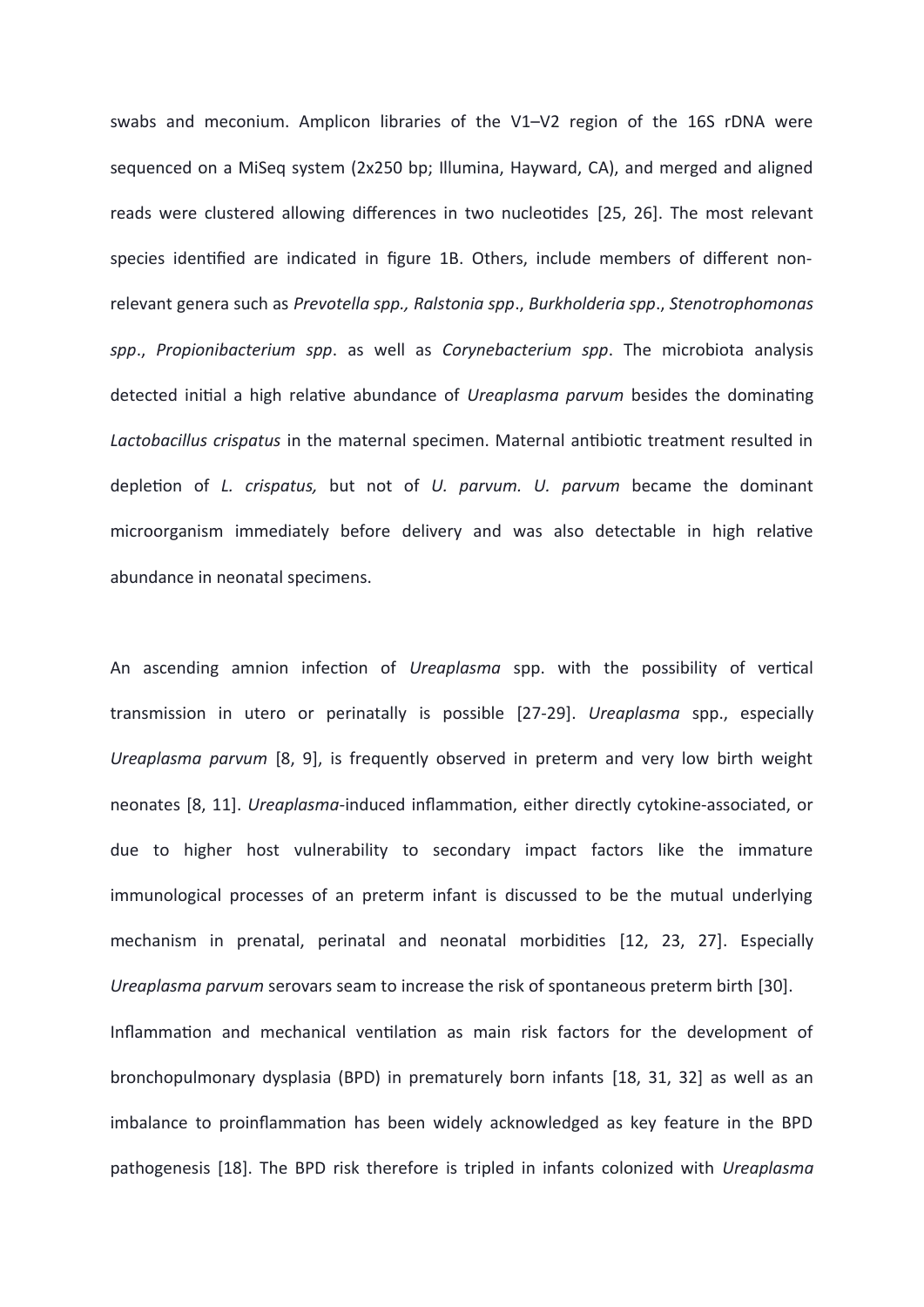spp. [33], likely due to emerging inflammatory processes prenatally. Related pulmonal problems in these neonates, like respiratory distress syndrome, bronchopulmonary dysplasia [13-17] or chronic lung disease lead to sequelae and increased mortality [20-22]. Accordingly, radiological manifestation of bronchopulmonary dysplasia (type III) was observed early at  $3<sup>rd</sup>$  day and more distinctly from  $14<sup>th</sup>$  day of life onwards (figure 1A). The progressive air-space changes described here are known to be associated with *Ureaplasma* infections [34-38].

A special feature in the problematic constellation of detection on one side and the differentiation between colonization and infection on the otherside in the perinatological context is that the bacteria *Ureaplasma* spp. do not survive in routine culture media and are not detected by Gram staining, but require complex growth media or molecular-based techniques [27]. Thus, *Ureaplasma spp.* are not covered by routine diagnostics. In the case described, the routine diagnostics also showed inconspicuous results.

Furthermore, the optimal indications for treatment as well as treatment regimens itself of both maternal and neonatal *Ureaplasma* colonization or infection is poorly defined. Eradication approaches have not proven successful, so far, and standardized regimens are missing [12, 27, 39].

In summary this case demonstrates impressively:

1) the limitations of the current conventional tools and routine diagnostic procedures in PPROM patients and their preterm infants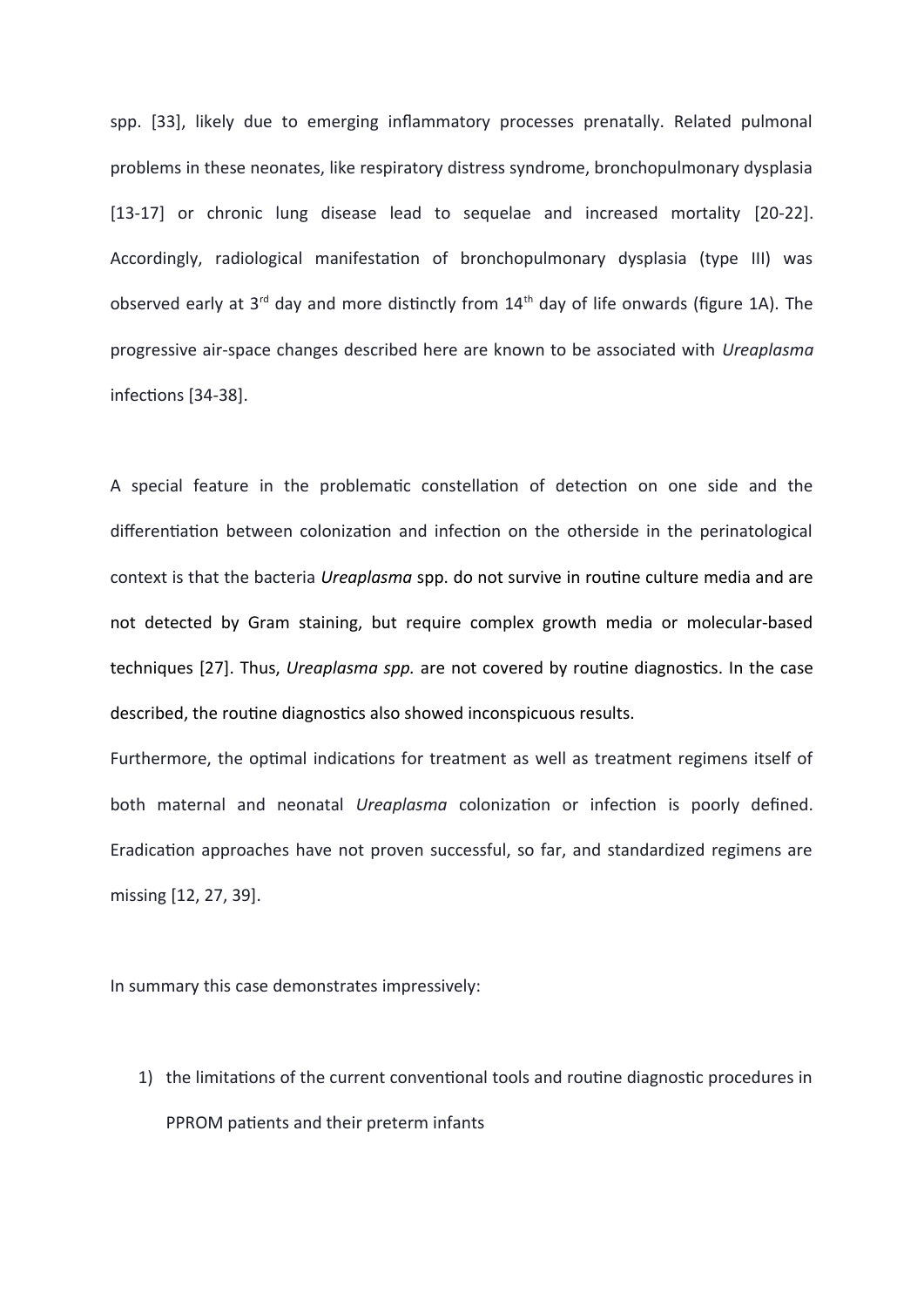- 2) the indispensable necessity of an interdisciplinary obstetrical and neonatal awareness in the diagnostic and therapeutic management of PPROM patients and their preterm infants
- 3) the need of an early and effective detection of a colonization with potentially harmful pathogens, especially *Ureaplasma* and *Mycoplasma [21, 40],* in PPROM patients and their preterm infants. Even if it is unclear if and to what extend maternal antimicrobial therapy is able to treat intrauterine infections or to eradicate those pathogens [40], the knowledge on their presence may fasten targeted neonatal antimicrobial therapy. And furthermore
- 4) that microbiome analysis may give detailed insights into the presence and relative abundance of potentially pathogenic microorganisms, which may result in optimized individual and targeted maternal and fetal diagnostic, prognostic, prophylactic and therapeutic procedures [1, 3].

**Acknowledgements:** Thanks to the PEONS research group, especially M.Sc. Yvonne Heimann for study coordination and Dr. med. Ruth Hiller (Institute of Pathology, University of Leipzig, Leipzig, Germany) for the Redline report of the placenta.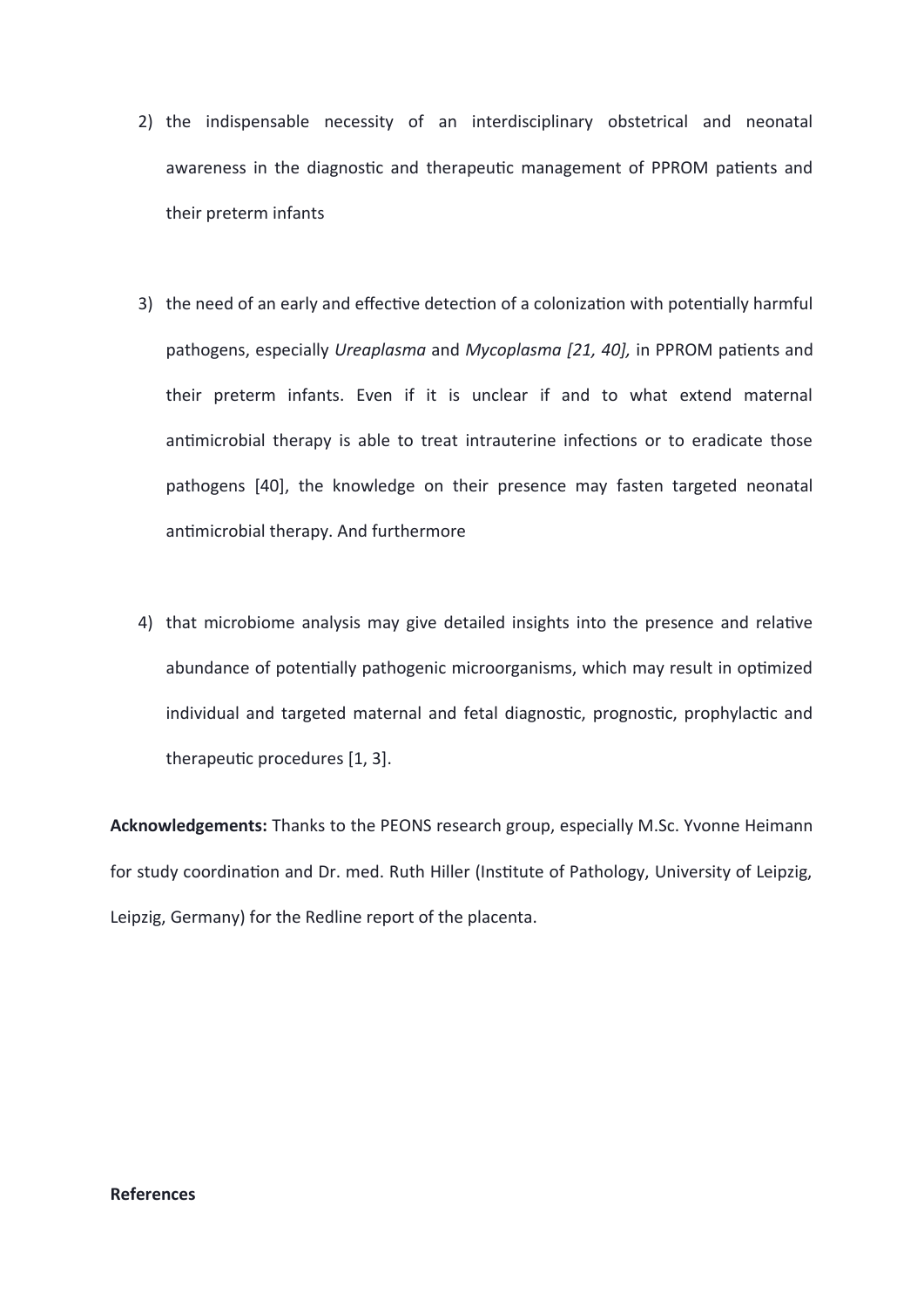- 1. Hanke K, Hartz A, Manz M et al. Preterm prelabor rupture of membranes and outcome of very-low-birth-weight infants in the German Neonatal Network. PLoS One 2015; 10: e0122564. doi:10.1371/journal.pone.0122564
- 2. Goldenberg RL, Culhane JF, Iams JD et al. Epidemiology and causes of preterm birth. Lancet 2008; 371: 75-84. doi:10.1016/S0140-6736(08)60074-4
- 3. Brown RG, Marchesi JR, Lee YS et al. Vaginal dysbiosis increases risk of preterm fetal membrane rupture, neonatal sepsis and is exacerbated by erythromycin. BMC Med 2018; 16: 9. doi:10.1186/s12916-017-0999-x
- 4. Tchirikov M, Schlabritz-Loutsevitch N, Maher J et al. Mid-trimester preterm premature rupture of membranes (PPROM): etiology, diagnosis, classification, international recommendations of treatment options and outcome. J Perinat Med 2018; 46: 465-488. doi:10.1515/jpm-2017-0027
- 5. Shah BA, Padbury JF. Neonatal sepsis: an old problem with new insights. Virulence 2014; 5: 170-178. doi:10.4161/viru.26906
- 6. Bizzarro MJ, Raskind C, Baltimore RS et al. Seventy-five years of neonatal sepsis at Yale: 1928-2003. Pediatrics 2005; 116: 595-602. doi:10.1542/peds.2005-0552
- 7. Simonsen KA, Anderson-Berry AL, Delair SF et al. Early-onset neonatal sepsis. Clin Microbiol Rev 2014; 27: 21-47. doi:10.1128/CMR.00031-13
- 8. Viscardi RM, Hashmi N, Gross GW et al. Incidence of invasive ureaplasma in VLBW infants: relationship to severe intraventricular hemorrhage. J Perinatol 2008; 28: 759- 765. doi:10.1038/jp.2008.98
- 9. Sung TJ, Xiao L, Duffy L et al. Frequency of ureaplasma serovars in respiratory secretions of preterm infants at risk for bronchopulmonary dysplasia. Pediatr Infect Dis J 2011; 30: 379-383. doi:10.1097/INF.0b013e318202ac3a
- 10. Vancutsem E, Faron G, Foulon W et al. Genital tract colonization with Ureaplasma spp. and its association with abnormal vaginal flora. J Med Microbiol 2015; 64: 654- 656. doi:10.1099/jmm.0.000071
- 11. Kafetzis DA, Skevaki CL, Skouteri V et al. Maternal genital colonization with Ureaplasma urealyticum promotes preterm delivery: association of the respiratory colonization of premature infants with chronic lung disease and increased mortality. Clin Infect Dis 2004; 39: 1113-1122. doi:10.1086/424505
- 12. Silwedel C, Speer CP, Glaser K. Ureaplasma-associated prenatal, perinatal, and neonatal morbidities. Expert Rev Clin Immunol 2017; 13: 1073-1087. doi:10.1080/1744666X.2017.1381559
- 13. Viscardi RM. Ureaplasma species: role in neonatal morbidities and outcomes. Arch Dis Child Fetal Neonatal Ed 2014; 99: F87-92. doi:10.1136/archdischild-2012-303351
- 14. Schelonka RL, Katz B, Waites KB et al. Critical appraisal of the role of Ureaplasma in the development of bronchopulmonary dysplasia with metaanalytic techniques. Pediatr Infect Dis J 2005; 24: 1033-1039. doi:10.1097/01.inf.0000190632.31565.83
- 15. Honma Y, Yada Y, Takahashi N et al. Certain type of chronic lung disease of newborns is associated with Ureaplasma urealyticum infection in utero. Pediatr Int 2007; 49: 479-484. doi:10.1111/j.1442-200X.2007.02391.x
- 16. Wang EE, Ohlsson A, Kellner JD. Association of Ureaplasma urealyticum colonization with chronic lung disease of prematurity: results of a metaanalysis. J Pediatr 1995; 127: 640-644. doi:10.1016/s0022-3476(95)70130-3
- 17. Viscardi RM, Kallapur SG. Role of Ureaplasma Respiratory Tract Colonization in Bronchopulmonary Dysplasia Pathogenesis: Current Concepts and Update. Clin Perinatol 2015; 42: 719-738. doi:10.1016/j.clp.2015.08.003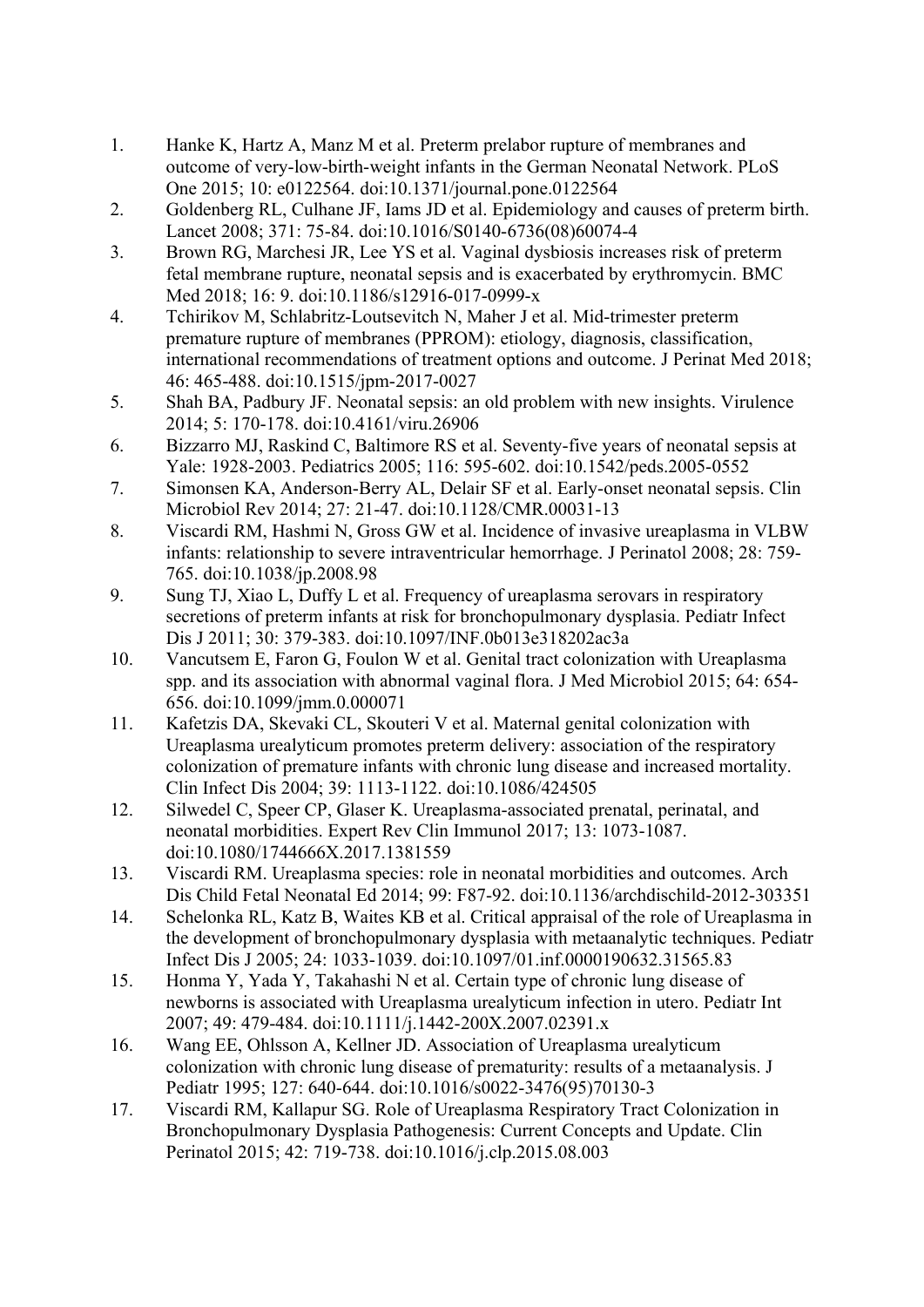- 18. Speer CP. Chorioamnionitis, postnatal factors and proinflammatory response in the pathogenetic sequence of bronchopulmonary dysplasia. Neonatology 2009; 95: 353- 361. doi:10.1159/000209301
- 19. Kasper DC, Mechtler TP, Bohm J et al. In utero exposure to Ureaplasma spp. is associated with increased rate of bronchopulmonary dysplasia and intraventricular hemorrhage in preterm infants. J Perinat Med 2011; 39: 331-336. doi:10.1515/jpm.2011.022
- 20. Cultrera R, Seraceni S, Germani R et al. Molecular evidence of Ureaplasma urealyticum and Ureaplasma parvum colonization in preterm infants during respiratory distress syndrome. BMC Infect Dis 2006; 6: 166. doi:10.1186/1471-2334-6-166
- 21. Donders GGG, Ruban K, Bellen G et al. Mycoplasma/Ureaplasma infection in pregnancy: to screen or not to screen. J Perinat Med 2017; 45: 505-515. doi:10.1515/jpm-2016-0111
- 22. ISIDOG. ISIDOG recommendations about the importance, need for testing, and treatment of mycoplasmata in pregnancy. In; 2016
- 23. Chu A, de St Maurice A, Sim MS et al. Neonatal Mycoplasma and Ureaplasma Infections. Pediatr Ann 2020; 49: e305-e312. doi:10.3928/19382359-20200625-01
- 24. Redline RW, Faye-Petersen O, Heller D et al. Amniotic infection syndrome: nosology and reproducibility of placental reaction patterns. Pediatr Dev Pathol 2003; 6: 435- 448. doi:10.1007/s10024-003-7070-y
- 25. Rath S, Heidrich B, Pieper DH et al. Uncovering the trimethylamine-producing bacteria of the human gut microbiota. Microbiome 2017; 5: 54. doi:10.1186/s40168- 017-0271-9
- 26. Camarinha-Silva A, Jauregui R, Chaves-Moreno D et al. Comparing the anterior nare bacterial community of two discrete human populations using Illumina amplicon sequencing. Environ Microbiol 2014; 16: 2939-2952. doi:10.1111/1462-2920.12362
- 27. Sprong KE, Mabenge M, Wright CA et al. Ureaplasma species and preterm birth: current perspectives. Crit Rev Microbiol 2020; 46: 169-181. doi:10.1080/1040841X.2020.1736986
- 28. Biernat-Sudolska M, Rojek-Zakrzewska D, Lauterbach R. Assessment of various diagnostic methods of ureaplasma respiratory tract infections in newborns. Acta Biochim Pol 2006; 53: 609-611
- 29. Pinna GS, Skevaki CL, Kafetzis DA. The significance of Ureaplasma urealyticum as a pathogenic agent in the paediatric population. Curr Opin Infect Dis 2006; 19: 283-289. doi:10.1097/01.qco.0000224824.73223.e7
- 30. Rittenschober-Bohm J, Waldhoer T, Schulz SM et al. Vaginal Ureaplasma parvum serovars and spontaneous preterm birth. Am J Obstet Gynecol 2019; 220: 594 e591- 594 e599. doi:10.1016/j.ajog.2019.01.237
- 31. Jobe AJ. The new BPD: an arrest of lung development. Pediatr Res 1999; 46: 641-643. doi:10.1203/00006450-199912000-00007
- 32. Poets CF, Lorenz L. Prevention of bronchopulmonary dysplasia in extremely low gestational age neonates: current evidence. Arch Dis Child Fetal Neonatal Ed 2018; 103: F285-F291. doi:10.1136/archdischild-2017-314264
- 33. Lowe J, Watkins WJ, Edwards MO et al. Association between pulmonary ureaplasma colonization and bronchopulmonary dysplasia in preterm infants: updated systematic review and meta-analysis. Pediatr Infect Dis J 2014; 33: 697-702. doi:10.1097/INF.0000000000000239
- 34. Theilen U, Lyon AJ, Fitzgerald T et al. Infection with Ureaplasma urealyticum: is there a specific clinical and radiological course in the preterm infant? Arch Dis Child Fetal Neonatal Ed 2004; 89: F163-167. doi:10.1136/adc.2003.026013